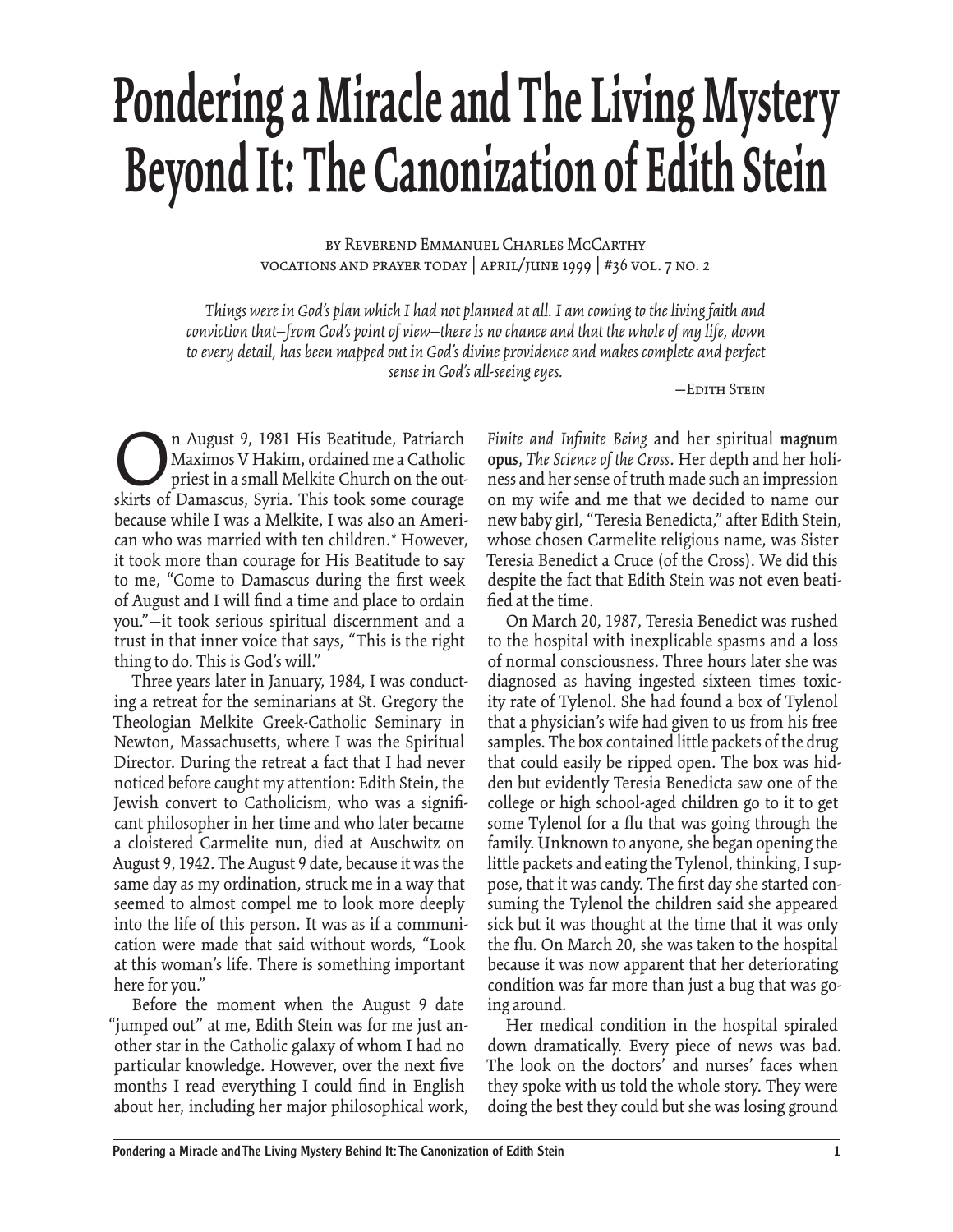every hour. Finally, they told us that her only hope was a liver transplant and that there was only a 50/50 chance of success because of the snowballing destruction that was occurring in other parts of her body due to the highly toxic dose of Tylenol. Because of the severity of her situation, Teresia Benedict was made the number one priority on the liver transplant list for a liver in her category. But no liver could be found!

Late Saturday on March 21 a decision was made. Since Teresia Benedicta was named after Sister Teresia Benedicta (Edith Stein) we would make an all out effort to get as many people as possible to pray to Edith for her recovery. Since I had been directing retreats for over twenty years there were plenty of names to telephone. So we started a "telephoneprayer tree" where one person would phone a few people and they in turn would call others.

hour. On the other hand teaching Christians about the Nonviolent Jesus and His Nonviolent Gospel had been my primary vocation for all of my adult life. This was not just another retreat on a spiritual subject, it was a retreat on a truth that twenty years earlier I had discerned that God wanted me to use my life to proclaim to all the Churches of Christianity.

I was paralyzed as to what to do. A little after midnight I walked into my bedroom to try to get some sleep after being up for more than forty-eight hours. A book was opened on the floor by my bed. I picked it up to put it in the bookcase. Just then I looked at the open page and one sentence stood out as if it were written in neon letters. Jesus was talking to St. Teresa of Avila, one of the greatest mystics in Church history and the founder of the modern Discalced Carmelites (O.C.D.), the order to which Edith Stein



Rev. Emmanuel Charles McCarthy and Pope John Paul II at the concelebration of the Canonization Mass of St. Edith Stein, October 11, 1998.

On Sunday, March 22, I was supposed to begin directing a three day retreat for about eighty people in North Dakota on the Nonviolent Jesus and His Way of Nonviolent Love of friends and enemies. North Dakota was 1,500 mites west of Boston. The question was whether to go or not. On the one hand, Teresia Benedicta was dying. Her condition worsened by the

belonged. In a passage that struck my eye, Jesus said to St. Teresia, "You take care of my business and I'll take care of your business." I had my answer! The decision was made, "I'll go to North Dakota to do Jesus' business."

At 3:45 a.m., after only about three hours of sleep, the phone rang. It was the hospital; Teresia Benedicta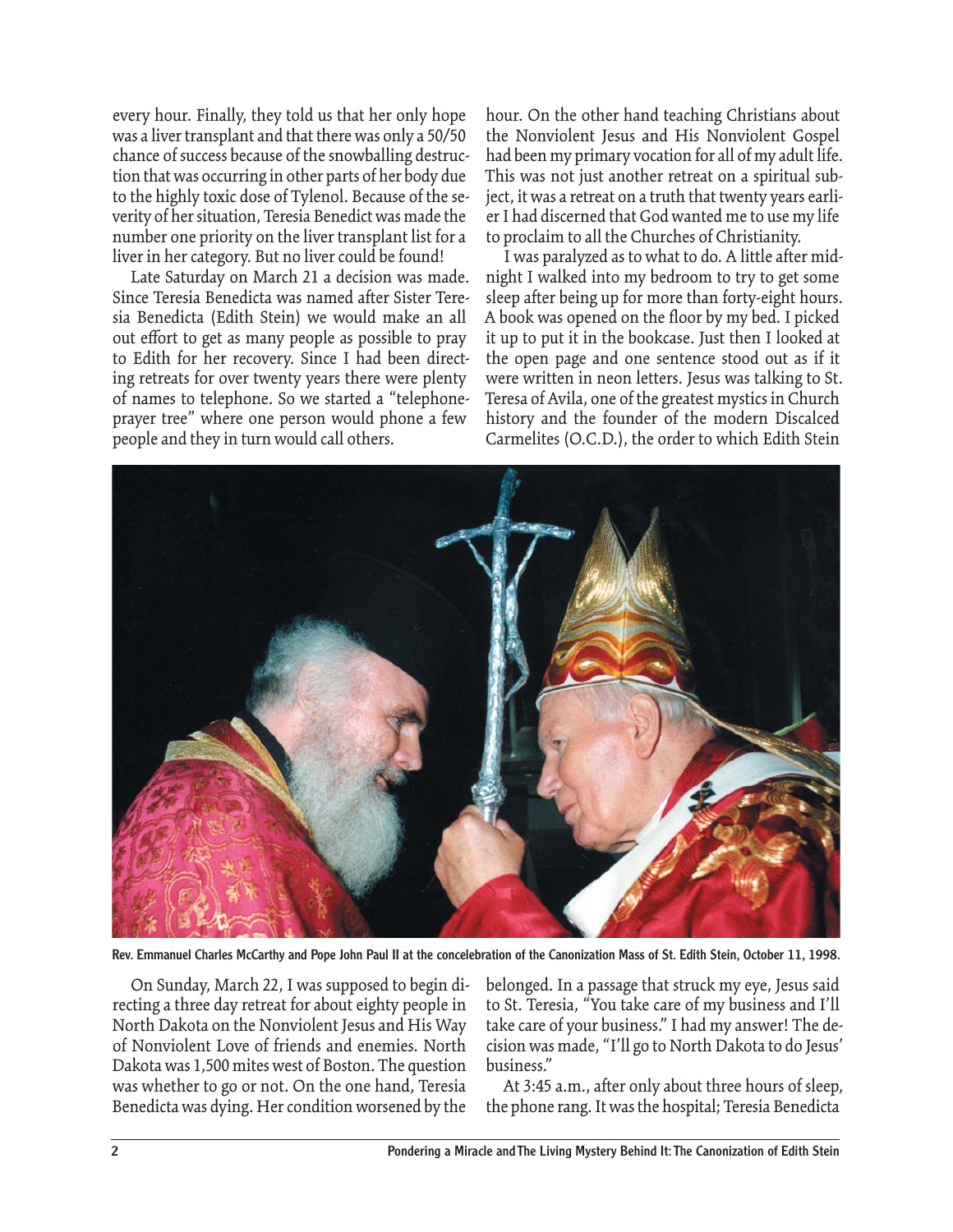had taken a serious turn for the worst. The choice whether to go or to stay had to be reexamined. After consideration, the choice was again to give the retreat on Gospel Nonviolence in faith and trust that Jesus would take care of my business if I took care of His.

That Sunday morning I went directly to the airport knowing I would never have left the hospital if I went there to see Teresia Benedicta. The retreat on the Nonviolent Jesus began Sunday evening as scheduled. I did not tell the participants what was happening in Boston. Every phone call to Boston was worse than the one before—no good news. The retreat concluded on Tuesday, March 24, 1987 at 1 p.m. North Dakota time, 2 p.m. Boston time. At that point I told the retreatants what was going on. They were stunned. There were gasps, there was silence, there were sobs, there were prayers.

About ten months later at the request of the Carmelite Order I procured from the hospital every page of Teresia Benedicta's medical records. I found that on March 24, 1987, at 2 p.m. Boston time, 1 p.m. North Dakota time, the doctor wrote on her chart, "This child has made a remarkable recovery!"

After nine years of scientific study and investigation the Medical Board of The Congregation for the Cause of Saints unanimously voted in February 1997 that there was no scientific explanation for this healing. Dr. Ronald Kleinman of Harvard Medical School and Massachusetts General Hospital, who was the physician in charge of Teresia Benedicta's case in March of 1987 said the same thing: "There is no scientific explanation for her recovery."

"For my thoughts are not your thoughts, my ways not your ways—it is Yahweh who speaks. Yes, the heavens are as high above earth as my ways are above your ways, my thoughts above your thoughts" (Isaiah 55:8,9). This is not only incontestably true, it is unimaginable in its implications. However, it is also incontestably true that sometimes when we look back over history we can literally see the all powerful but infinitely delicate Hand of God acting through a soul who is truly trying to discern and do His will. The person acts here and now as he thinks God desires him to act here and now. Then a year or a decade or a century or a millennium later that mustard seed of fidelity to God's truth results in a vital piece of the mystery of God's plan of redemption being accomplished. As Mother Teresa says, "My business is fidelity. God's business is success."

If His Beatitude Maximos V did not discern that it is God's will that this married American Melkite with ten children should be a priest or if he did not have the courage to be faithful to his discernment, then the miracle for Edith Stein's canonization could not have taken place since it was the August 9 date of her death, which was the date His Beatitude chose for my ordination, that initially attracted my attention to her. And, what about Edith's date of death? None of what had happened is possible if she had not been executed at Auschwitz on August 9.

Could it possibly be that when Edith Stein was born on Yom Kippur, the Day of Atonement, in 1891, the holiest day of the Jewish year, the God of Love who desires that all be saved, knew exactly where and when she was going to die—and why? In Sr. Teresia Benedicta's final testament, composed in 1939, she wrote, "I joyfully accept in advance the death God has appointed for me, in perfect submission to His most holy will. May the Lord accept my life and death for the honor and glory of His name, for the needs of His holy Church...and for peace throughout the world."

The options in front of us when we consider and ponder the above realities are stark: Either everything is mindless, purposeless, meaningless, unguided chance or all is grace: purposeful, meaningful, divinely guided activity meant to communicate God's love, God's truth and God's plan for the salvation of humanity. There is no middle ground between these options. To choose one is to exclude the other. Mere chance or Providence—which is it?

If as we Christians believe, God is "Father Almighty" who acts purposefully and meaningfully, then what are we to discern from the fact that God chose to grant the miracle for the canonization of the most famous Jewish convert to Christianity in the Twentieth Century by way of a Melkite Church that is predominantly an Arab Church? What are we to discern from the fact that He granted this miracle to the child of a married Melkite priest in America with ten children? Finally, what is God trying to say to us by the fact that this miracle was granted through the daughter of a Catholic priest who is internationally known for his life long work of trying to communicate to the Christian Churches Catholic, Orthodox and Protestant—that Jesus' Way of Nonviolent Love of friends and enemies cannot be bracketed out of an authentic proclamation of the Gospel because it is the